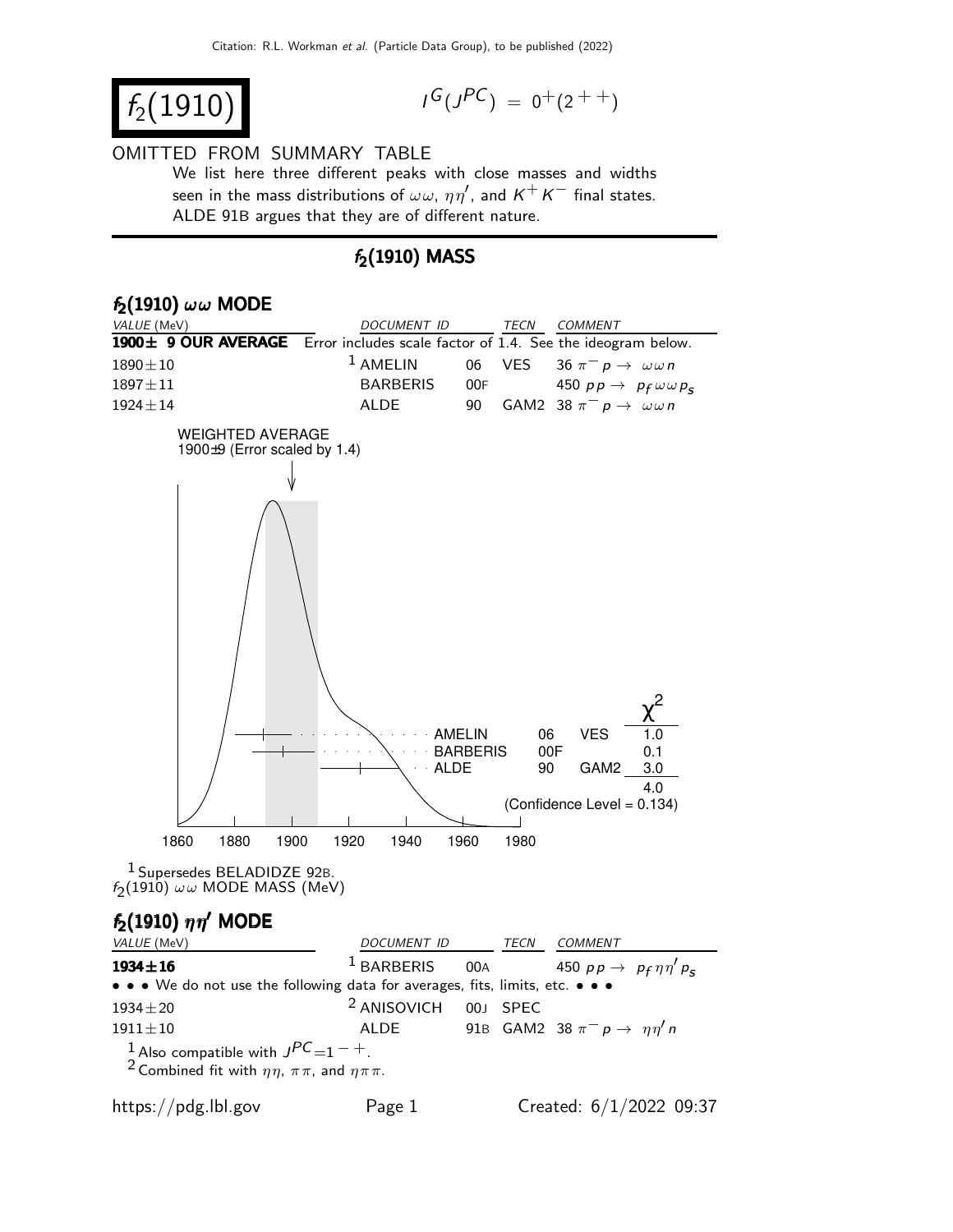## $f_2(1910) K^+ K^-$  MODE

| VALUE (MeV)                                                                                                           | DOCUMENT ID                                                              | TECN | <i>COMMENT</i> |  |
|-----------------------------------------------------------------------------------------------------------------------|--------------------------------------------------------------------------|------|----------------|--|
| $\bullet \bullet \bullet$ We do not use the following data for averages, fits, limits, etc. $\bullet \bullet \bullet$ |                                                                          |      |                |  |
| $1941 \pm 18$                                                                                                         | <sup>1</sup> AMSLER 06 CBAR 1.64 $\overline{p}p \rightarrow K^+K^-\pi^0$ |      |                |  |
| <sup>1</sup> Tentative, could be $f_2(1950)$ .                                                                        |                                                                          |      |                |  |

#### $f_2(1910)$  WIDTH



<sup>2</sup> Combined fit with  $\eta \eta$ ,  $\pi \pi$ , and  $\eta \pi \pi$ .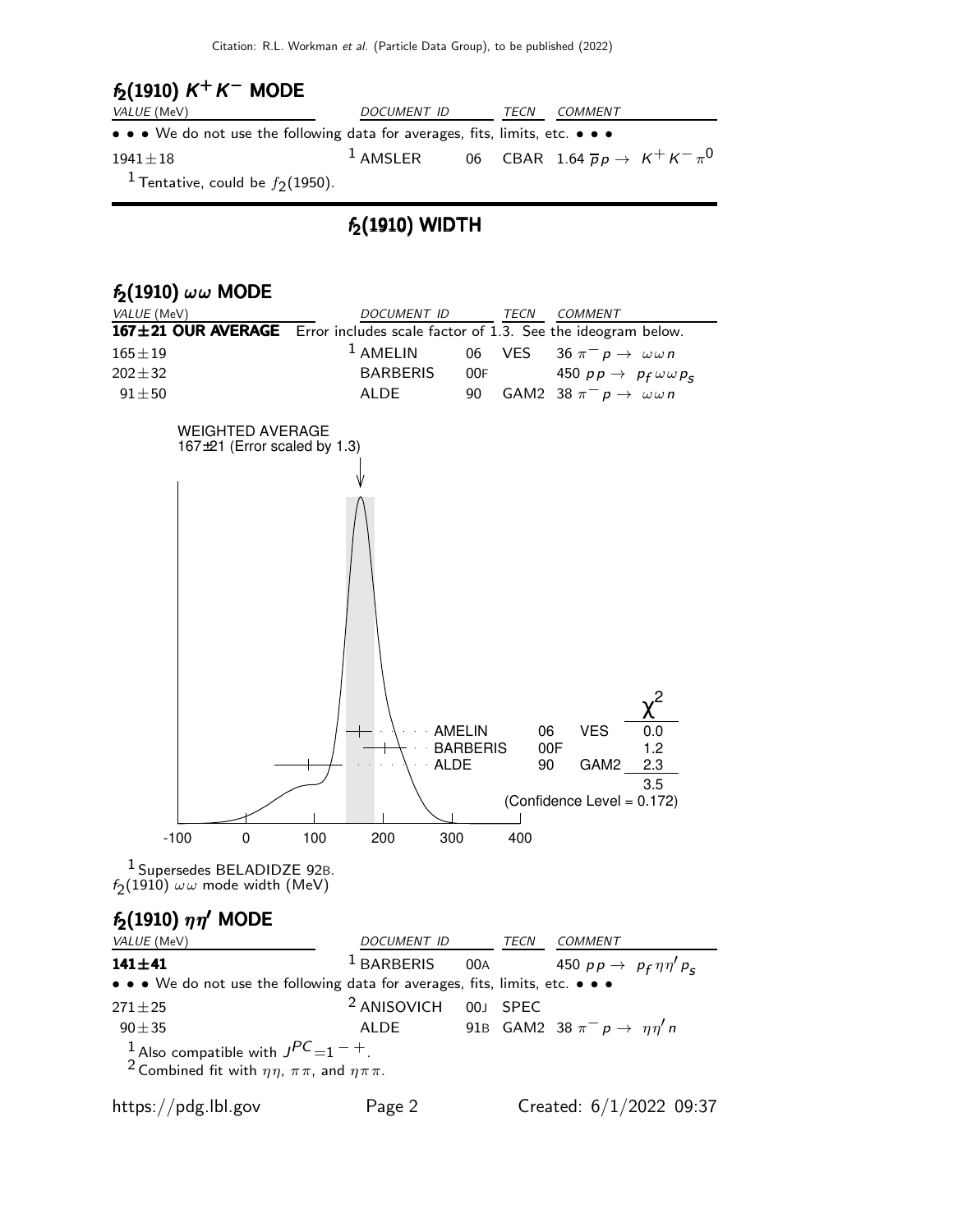## $f_2(1910) K^+ K^-$  MODE

| <i>VALUE</i> (MeV)                                                            | DOCUMENT ID | TECN | <i>COMMENT</i> |                                                        |
|-------------------------------------------------------------------------------|-------------|------|----------------|--------------------------------------------------------|
| • • • We do not use the following data for averages, fits, limits, etc. • • • |             |      |                |                                                        |
| $120 \pm 40$                                                                  | AMSLER      |      |                | 06 CBAR 1.64 $\overline{p}p \rightarrow K^+ K^- \pi^0$ |

### $f_2(1910)$  DECAY MODES

|                       | Mode             | Fraction $(\Gamma_i/\Gamma)$ |
|-----------------------|------------------|------------------------------|
| $\Gamma_1$            | $\pi^0\pi^0$     |                              |
| $\Gamma_2$            | $K^+ K^-$        | seen                         |
| $\Gamma_3$            | $K_S^0 K_S^0$    |                              |
| $\Gamma_4$            | $\eta\eta$       | seen                         |
| $\Gamma_5$            | $\omega\omega$   | seen                         |
| $\Gamma_6$            | $\eta\eta'$      | seen                         |
| $\Gamma_7$            | $\eta' \eta'$    |                              |
| $\Gamma_8$            | $\rho \rho$      | seen                         |
| $\Gamma$ <sub>9</sub> | $a_2(1320)\,\pi$ | seen                         |
| $\Gamma_{10}$         | $f_2(1270)\eta$  | seen                         |

# $f_2(1910)$  BRANCHING RATIOS

| $\Gamma(K^+K^-)/\Gamma_{\rm total}$                                           |    |                        |    |             | $\Gamma_2/\Gamma$                                    |  |
|-------------------------------------------------------------------------------|----|------------------------|----|-------------|------------------------------------------------------|--|
| <b>VALUE</b>                                                                  |    | DOCUMENT ID            |    | TECN        | COMMENT                                              |  |
| seen                                                                          |    | $1$ AMSLER             | 06 |             | CBAR 1.64 $\overline{p}p \rightarrow K^+ K^- \pi^0$  |  |
| <sup>1</sup> Tentative, could be $f_2(1950)$ .                                |    |                        |    |             |                                                      |  |
| $\Gamma(\pi^0\pi^0)/\Gamma(\eta\eta')$                                        |    |                        |    |             | $\Gamma_1/\Gamma_6$                                  |  |
| VALUE                                                                         |    | <b>DOCUMENT ID</b>     |    |             | TECN COMMENT                                         |  |
| • • • We do not use the following data for averages, fits, limits, etc. • • • |    |                        |    |             |                                                      |  |
| $<$ 0.1                                                                       |    | ALDE                   | 89 |             | GAM2 $38\pi^{-} p \rightarrow \eta \eta' n$          |  |
| $\Gamma(K_S^0 K_S^0)/\Gamma(\eta\eta')$                                       |    |                        |    |             | $\Gamma_3/\Gamma_6$                                  |  |
| <b>VALUE</b>                                                                  |    | <u>CL% DOCUMENT ID</u> |    |             | TECN COMMENT                                         |  |
| • • • We do not use the following data for averages, fits, limits, etc. • • • |    |                        |    |             |                                                      |  |
| < 0.066                                                                       | 90 |                        |    |             | BALOSHIN 86 SPEC $40\pi p \rightarrow K_S^0 K_S^0 n$ |  |
| $\Gamma(\eta\eta)/\Gamma(\eta\eta')$                                          |    |                        |    |             | $\Gamma_4/\Gamma_6$                                  |  |
| $CL\%$<br><i>VALUE</i>                                                        |    | <b>DOCUMENT ID</b>     |    | <b>TECN</b> | <b>COMMENT</b>                                       |  |
| • • • We do not use the following data for averages, fits, limits, etc. • • • |    |                        |    |             |                                                      |  |
| < 0.05                                                                        | 90 | <b>ALDE</b>            |    |             | 91B GAM2 38 $\pi^ p \rightarrow \eta \eta'$ n        |  |
| $\Gamma(\omega\omega)/\Gamma(\eta\eta')$                                      |    |                        |    |             | $\Gamma_5/\Gamma_6$                                  |  |
| <i>VALUE</i>                                                                  |    | DOCUMENT ID            |    | COMMENT     |                                                      |  |
| • • • We do not use the following data for averages, fits, limits, etc. • • • |    |                        |    |             |                                                      |  |
| $2.6 \pm 0.6$                                                                 |    | <b>BARBERIS</b>        |    |             | OOF 450 $pp \rightarrow p_f \omega \omega p_s$       |  |
| https://pdg.lbl.gov                                                           |    | Page 3                 |    |             | Created: $6/1/2022$ 09:37                            |  |